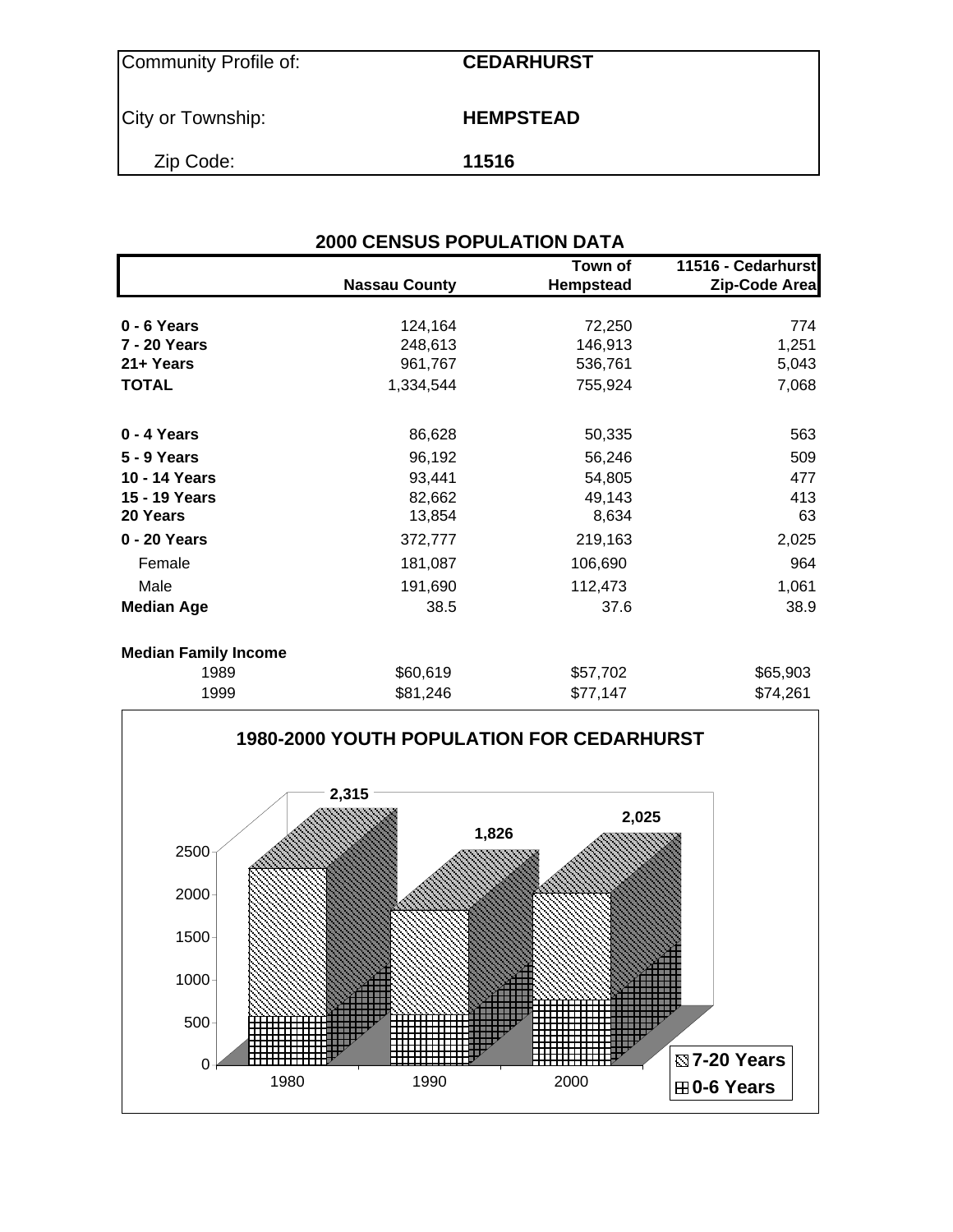## **2000 POPULATION PROJECTION DATA**

|                                   | <b>Nassau County</b> | Town of<br><b>Hempstead</b> | 11516 - Cedarhurst<br><b>Zip-Code Area</b>                      |
|-----------------------------------|----------------------|-----------------------------|-----------------------------------------------------------------|
|                                   |                      |                             |                                                                 |
| 0 - 6 Years                       | 118,978              | 73,806                      | 612                                                             |
| 7 - 20 Years                      | 231,792              | 139,895                     | 1,521                                                           |
| 21+ Years                         | 978,505              | 557,917                     | 4,456                                                           |
| <b>TOTAL</b>                      | 1,329,275            | 771,618                     | 6,589                                                           |
| 0 - 4 Years                       | 83,639               | 52,174                      | 433                                                             |
| $5 - 9$ Years                     | 90,106               | 55,438                      | 454                                                             |
| 10 - 14 Years                     | 82,042               | 49,470                      | 589                                                             |
| 15 - 19 Years                     | 79,040               | 47,058                      | 535                                                             |
| 20 Years                          | 15,943               | 9,563                       | 122                                                             |
| $0 - 20$ Years                    | 350,770              | 213,701                     | 2,133                                                           |
| 700<br>600                        |                      |                             |                                                                 |
|                                   |                      |                             | <b>SUBSTITUTION</b>                                             |
| <b>START OF THE ANNUAL</b><br>500 |                      |                             |                                                                 |
| 400                               |                      |                             | $2^{(1)}$ 0-4<br>$\Box$ 5-9<br>***** <del>*</del> ********10-14 |
| 300                               |                      |                             | 15-19                                                           |
| 200                               |                      |                             |                                                                 |
| 100                               |                      |                             |                                                                 |
| 0                                 |                      |                             |                                                                 |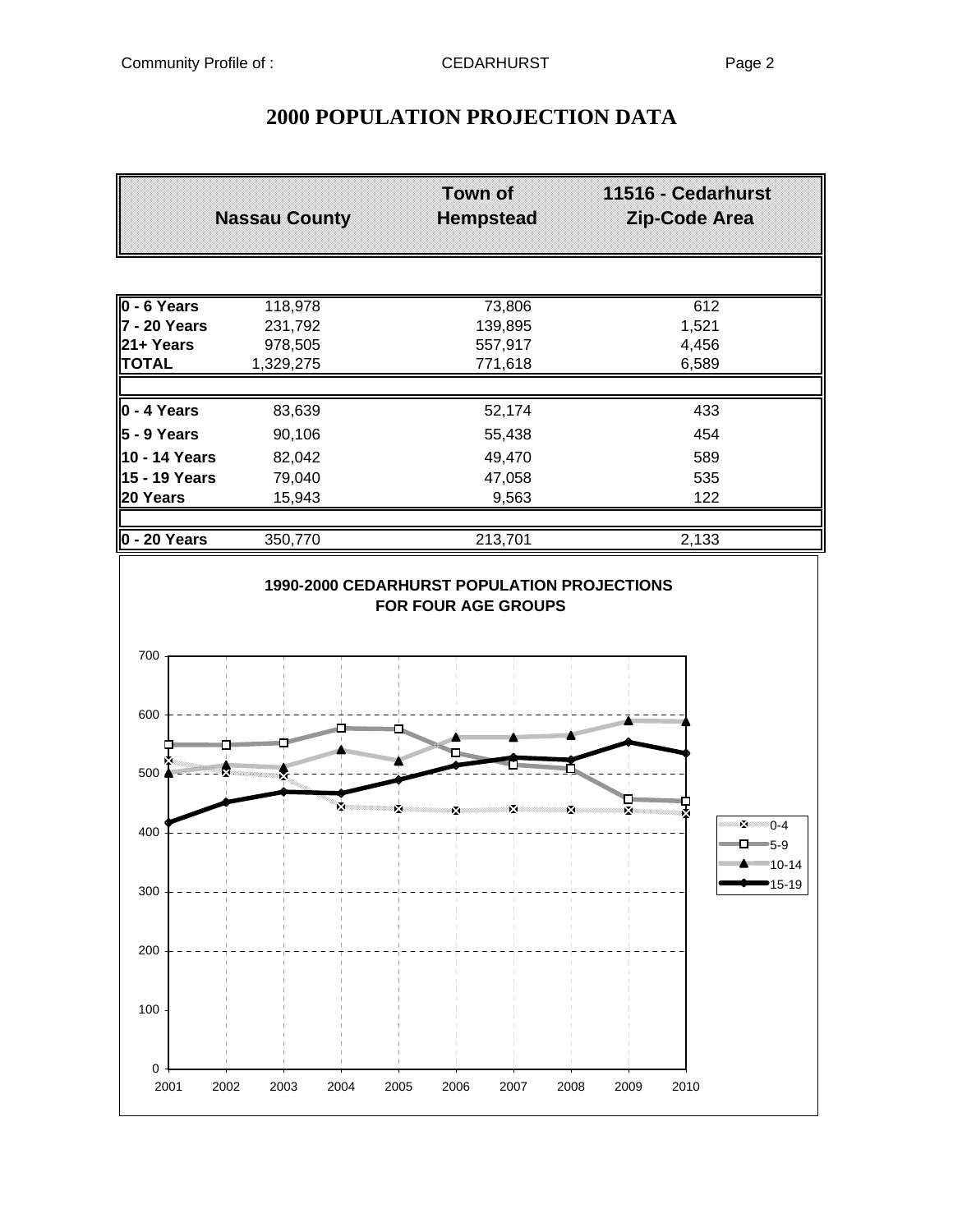$0.00 -$ 

5.00

|                                                                 | <b>TEMPORARY ASSISTANCE TO</b><br><b>NEEDY FAMILIES (Formerly AFDC)</b><br>(NUMBER OF INDIVIDUALS)          |                |               |
|-----------------------------------------------------------------|-------------------------------------------------------------------------------------------------------------|----------------|---------------|
|                                                                 |                                                                                                             |                |               |
|                                                                 |                                                                                                             | Town of        | 16-20 y       |
| Year                                                            | Nassau County                                                                                               | Hempstead      | Zip-Code Area |
| 1985                                                            | 15,963                                                                                                      | 11,783         | 27            |
| 1986                                                            | 15,337                                                                                                      | 11,390         | 24            |
| 1987                                                            | 13,321                                                                                                      | 9,981          | 30            |
| 1988                                                            | 12,410                                                                                                      | 9,168          | 18            |
| 1989<br>1990                                                    | 11,950<br>12,607                                                                                            | 8,943<br>9,404 | 14<br>17      |
| 1991                                                            | 15,317                                                                                                      | 11,504         | 27            |
| 1992                                                            | 16,528                                                                                                      | 12,410         | 26            |
| 1993                                                            | 20,129                                                                                                      | 15,031         | 49            |
| 1994                                                            | 20,622                                                                                                      | 15,217         | 45            |
| 1995                                                            | 20,229                                                                                                      | 14,981         | 37            |
| 1996                                                            | 17,800                                                                                                      | 13,309         | 26            |
| 1997                                                            | 14,940                                                                                                      | 11,219         | 21            |
| 1998                                                            | 12,706                                                                                                      | 9,651          | 20            |
| 1999                                                            | 10,825                                                                                                      | 8,265          | 25            |
| 2000                                                            | 8,451                                                                                                       | 6,699          | 14            |
| 25.00<br>20.00 <sub>1</sub><br>Rate Per 1,000<br>15.00<br>10.00 | 1988-2000 CEDARHURST, NASSAU COUNTY AND TOWN OF<br>HEMPSTEAD AFDC RATES PER 1000 RESIDENTS<br>rmm<br>805a00 |                |               |

1988 1989 1990 1991 1992 1993 1994 1995 1996 1997 1998 1999 2000

**Nassau County Hempstead Town 16-20 y**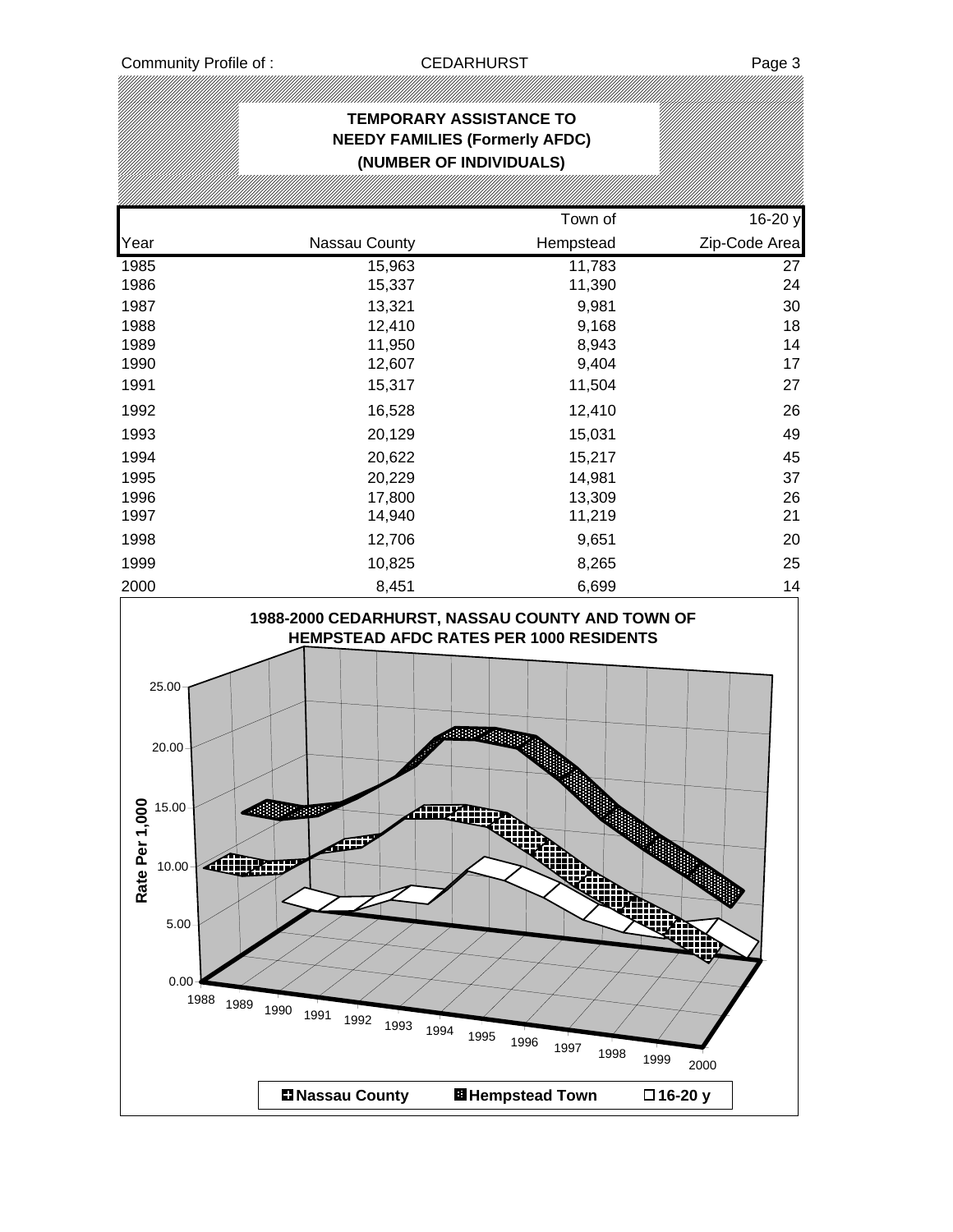#### **11516 ZIP-CODE AREA RESIDENT YOUTH OFFENSES**

|      |                | 7-15 Years Old     |                |                         |
|------|----------------|--------------------|----------------|-------------------------|
|      |                | <b>Station</b>     | Subjects of    |                         |
| Year | <b>Arrests</b> | <b>Adjustments</b> | Investigation  | <b>Totals</b>           |
| 1990 | 10             | 13                 | $\overline{2}$ | 25                      |
| 1991 | 0              | 11                 | 3              | 14                      |
| 1992 | 4              | 22                 | 5              | 31                      |
| 1993 | 3              | $\overline{4}$     | $\overline{7}$ | 14                      |
| 1994 | 4              | 12                 | 6              | 22                      |
| 1995 | 4              | 19                 | 5              | 28                      |
| 1996 | 7              | 14                 | 6              | 27                      |
| 1997 | 1              | 4                  | 16             | 9                       |
|      |                |                    |                |                         |
|      |                | 16-20 Years Old    |                |                         |
|      |                | Subjects of        |                | <b>All Ages</b>         |
| Year | <b>Arrests</b> | Investigation      | <b>Totals</b>  | <b>Total Incidents*</b> |
| 1990 | 15             | 3                  | 18             | 43                      |
| 1991 | 11             | 10                 | 21             | 35                      |
| 1992 | 6              | 10                 | 16             | 47                      |
| 1993 | 6              | 14                 | 20             | 34                      |
| 1994 | 9              | 19                 | 28             | 50                      |
| 1995 | 9              | 10                 | 19             |                         |
| 1996 | 13             | 4                  | 17             | 47<br>44                |



\* Total incidents include arrests, station adjustments and subjects of investigation for 1988 - 1995. Subjects were not available prior to 1988. Youth offense data does not include data on convictions following from some of these arrests.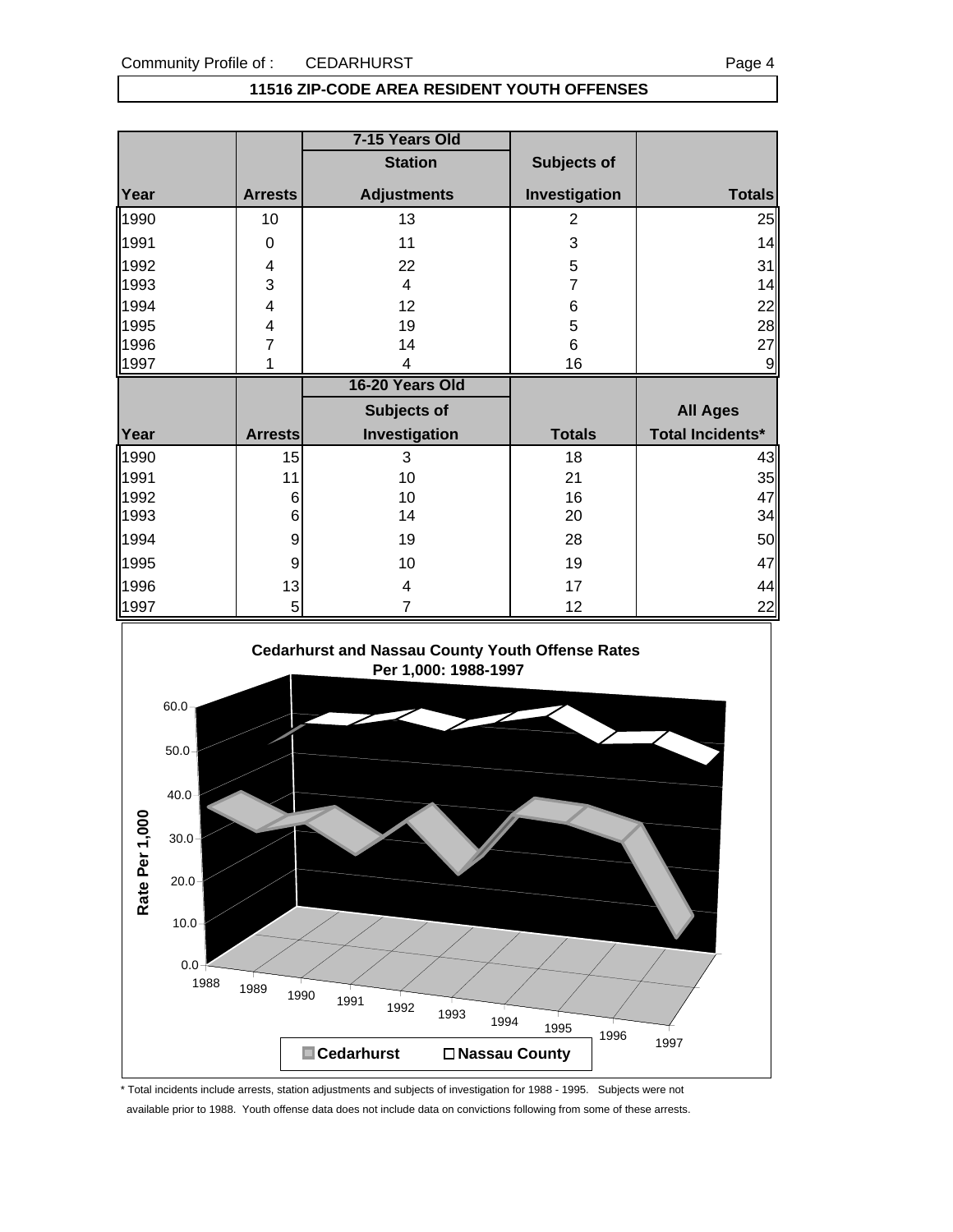Community Profile of : CEDARHURST COMMUNIC Page 5

|                       | <b>11516 ZIP-CODE AREA RESIDENT YOUTH OFFENSES</b> |                                                                   |                                              |                       |                |                                                                       |              |              |  |  |
|-----------------------|----------------------------------------------------|-------------------------------------------------------------------|----------------------------------------------|-----------------------|----------------|-----------------------------------------------------------------------|--------------|--------------|--|--|
|                       |                                                    | Youth Offense Rate Per 1000 Resident Youth                        | <b>For Combined Offense Types and Total</b>  |                       |                |                                                                       |              |              |  |  |
|                       |                                                    |                                                                   |                                              |                       |                |                                                                       |              |              |  |  |
|                       | Drug &                                             | Violent &                                                         |                                              |                       |                | <b>Criminal</b>                                                       |              |              |  |  |
| Year                  |                                                    | Alcohol Threatening                                               | <b>Property</b>                              | <b>Status</b>         | <b>Theft</b>   | <b>Nonconf</b>                                                        | <b>Other</b> | <b>Total</b> |  |  |
| 1990                  | 1.6                                                | 6.5                                                               | 7.3                                          | 0.0                   | 17.1           | 1.6                                                                   | 0.8          | 34.9         |  |  |
| 1991<br>1992          | 0.8<br>0.0                                         | 7.4<br>6.4                                                        | 4.1<br>6.4                                   | 4.1<br>4.0            | 6.6<br>10.4    | 0.8<br>2.4                                                            | 4.9<br>7.2   | 28.8<br>37.6 |  |  |
| 1993                  | 0.0                                                | 3.9                                                               | 7.8                                          | 2.4                   | 4.7            | 0.0                                                                   | 0.8          | 26.7         |  |  |
| 1994                  | 1.6                                                | 10.6                                                              | 7.4                                          | 4.1                   | 1.6            | 0.8                                                                   | 14.7         | 40.9         |  |  |
| 1995                  | 0.9                                                | 7.7                                                               | 8.6                                          | 6.8                   | 4.3            | 3.4                                                                   | 8.6          | 40.2         |  |  |
| 1996                  | 1.7                                                | 6.8                                                               | 7.6                                          | 10.2                  | 7.6            | 3.4                                                                   | 0.0          | 37.3         |  |  |
| 1997                  | 0.8                                                | 3.2                                                               | 4.0                                          | 1.6                   | 4.0            | 0.0                                                                   | 4.0          | 17.8         |  |  |
|                       |                                                    |                                                                   |                                              | <b>Youth Offenses</b> |                |                                                                       |              |              |  |  |
|                       |                                                    |                                                                   | <b>For Combined Offense Types and Total</b>  |                       |                |                                                                       |              |              |  |  |
|                       | Drug &                                             | <b>Violent &amp;</b>                                              |                                              |                       |                | <b>Criminal</b>                                                       |              |              |  |  |
| Year                  |                                                    | <b>Alcohol Threatening</b>                                        | <b>Property</b>                              | <b>Status</b>         | <b>Theft</b>   | <b>Nonconf</b>                                                        | <b>Other</b> | <b>Total</b> |  |  |
| 1990                  | 2                                                  | 8                                                                 | 9                                            | 0                     | 21             | 2                                                                     |              | 43           |  |  |
| 1991                  | 1                                                  | 9                                                                 | 5                                            | 5                     | 8              | 1                                                                     | 6            | 35           |  |  |
| 1992                  | 0                                                  | 8                                                                 | 8                                            | 5                     | 13             | 3                                                                     | 9            | 47           |  |  |
| 1993                  | 0                                                  | 5                                                                 | 10                                           | 3                     | 6              | 0                                                                     |              | 34           |  |  |
| 1994                  | 2                                                  | 13                                                                | 9                                            | 5                     | $\overline{2}$ | 1                                                                     | 18           | 50           |  |  |
| 1995                  | 1                                                  | 9                                                                 | 10                                           | 8                     | 5              | 4                                                                     | 10           | 47           |  |  |
| 1996                  | 2                                                  | 8                                                                 | 9                                            | 12                    | 9              | 4                                                                     | 0            | 44           |  |  |
| 1997                  | 1                                                  | 4                                                                 | 5                                            | $\overline{2}$        | 5              | $\overline{0}$                                                        | 5            | 22           |  |  |
|                       |                                                    | 1990-1997 Violent & Threatening, and Drug & Alcohol Youth Offense |                                              |                       |                |                                                                       |              |              |  |  |
|                       |                                                    |                                                                   | <b>Rates in Cedarhurst and Nassau County</b> |                       |                |                                                                       |              |              |  |  |
| 16.0                  |                                                    |                                                                   |                                              |                       |                |                                                                       |              |              |  |  |
| 14.0                  |                                                    |                                                                   |                                              |                       |                |                                                                       |              |              |  |  |
|                       |                                                    |                                                                   |                                              |                       |                |                                                                       |              |              |  |  |
| 12.0                  |                                                    |                                                                   |                                              |                       |                |                                                                       |              |              |  |  |
| 10.0                  |                                                    |                                                                   |                                              |                       |                |                                                                       |              |              |  |  |
|                       |                                                    |                                                                   |                                              |                       |                |                                                                       |              |              |  |  |
| 8.0                   |                                                    |                                                                   |                                              |                       |                |                                                                       |              |              |  |  |
|                       |                                                    |                                                                   |                                              |                       |                |                                                                       |              |              |  |  |
| 6.0                   |                                                    |                                                                   |                                              |                       |                |                                                                       |              |              |  |  |
| Rate Per 1,000<br>4.0 |                                                    |                                                                   |                                              |                       |                |                                                                       |              |              |  |  |
|                       |                                                    |                                                                   |                                              |                       |                |                                                                       |              |              |  |  |
| 2.0                   |                                                    |                                                                   |                                              |                       |                |                                                                       |              |              |  |  |
| 0.0                   |                                                    |                                                                   |                                              |                       |                |                                                                       |              |              |  |  |
|                       | 1990                                               | 1992<br>1991                                                      | 1993                                         |                       | 1994           | 1995                                                                  | 1996         | 1997         |  |  |
|                       | ✕▬                                                 | <b>Nassau County Alc/Drug/k</b><br><b>Cedarhurst Alc/Drug/k</b>   |                                              |                       | o<br>Θ         | <b>Nassau County Violent/Threat/k</b><br>'Cedarhurst Violent/Threat/k |              |              |  |  |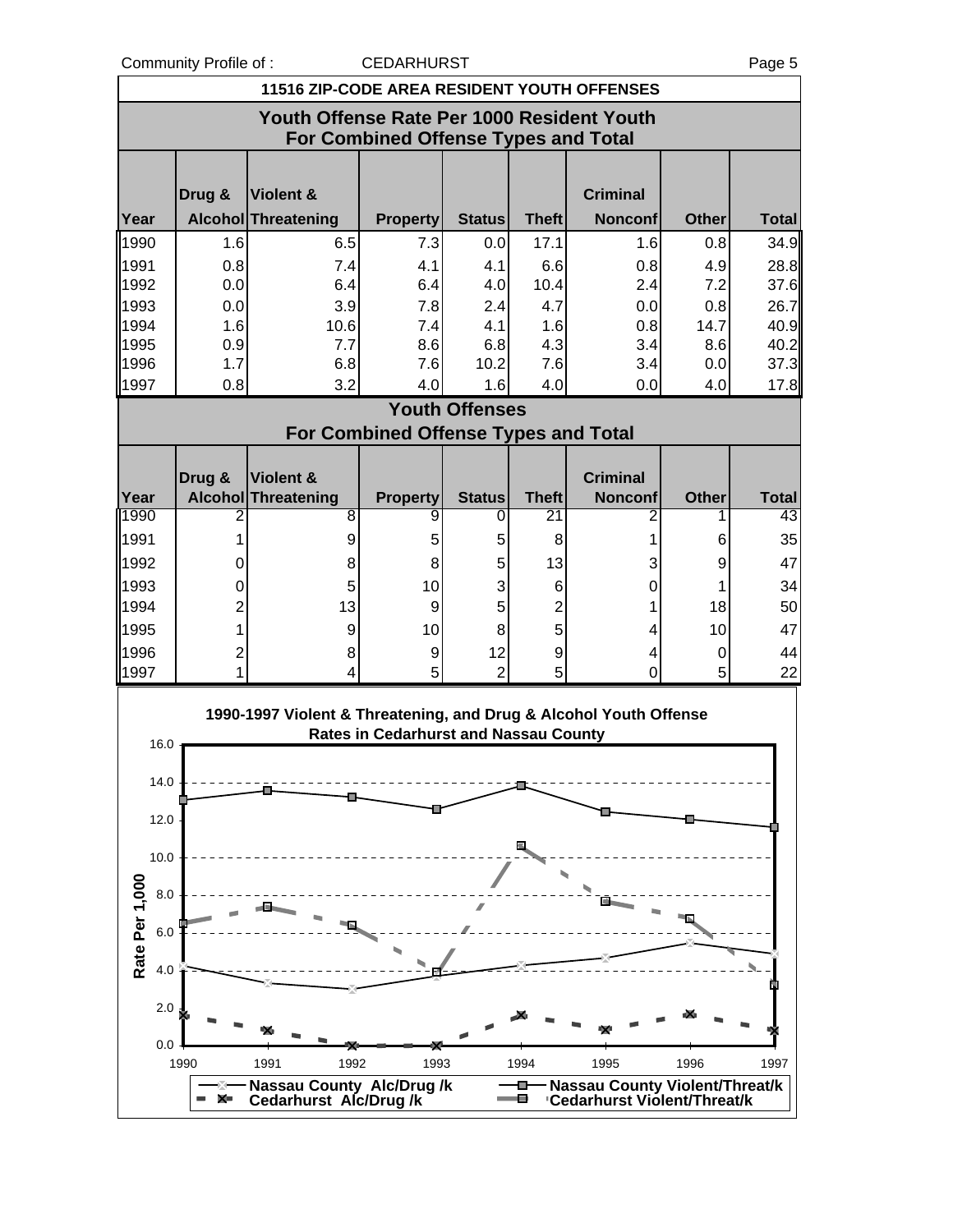

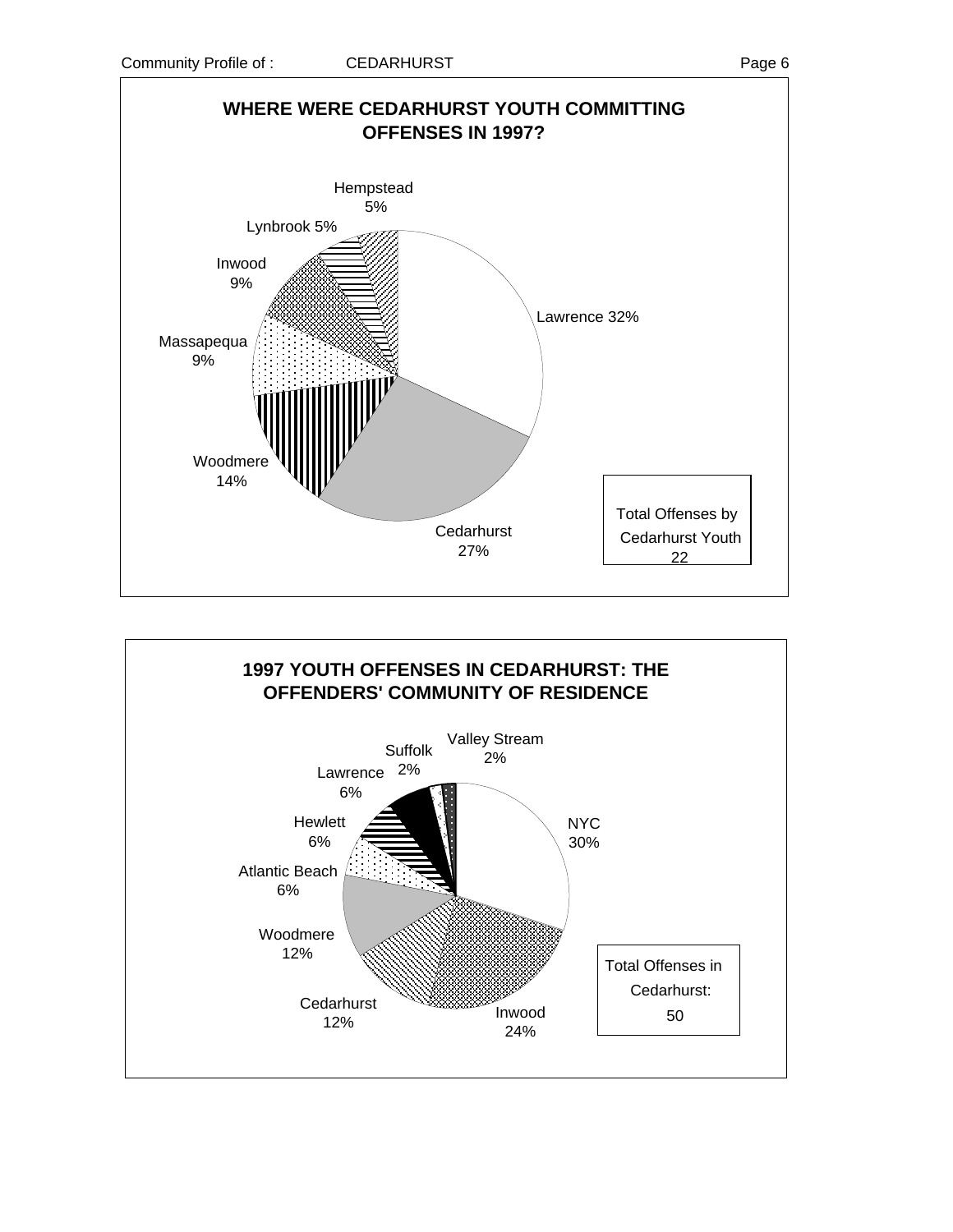|                      |                |                |                |             |             |              |                | 1991-97 |
|----------------------|----------------|----------------|----------------|-------------|-------------|--------------|----------------|---------|
|                      |                |                |                |             |             |              |                | Percent |
| Age                  | 1991           | 1992           | 1993           | 1994        | 1995        | 1996         | 1997           | Change  |
| 10 Yr & Less         | $\overline{0}$ | $\overline{0}$ | $\Omega$       |             | 1           | $\Omega$     | $\Omega$       |         |
| $\%$                 | 0.0%           | 0.0%           | 0.0%           | 16.7%       | 12.5%       | 0.0%         | 0.0%           |         |
| 11 to 12             | $\overline{0}$ | $\mathbf 0$    | $\mathbf{1}$   | $\mathbf 1$ | $\Omega$    | $\mathbf{0}$ | $\Omega$       |         |
| $\frac{0}{0}$        | 0.0%           | 0.0%           | 11.1%          | 16.7%       | 0.0%        | 0.0%         | 0.0%           |         |
| $\overline{13}$      | $\Omega$       | $\Omega$       | $\Omega$       | $\Omega$    | $\Omega$    | $\Omega$     | $\Omega$       |         |
| $\%$                 | 0.0%           | 0.0%           | 0.0%           | 0.0%        | 0.0%        | 0.0%         | 0.0%           |         |
| 14                   | $\mathbf 0$    | $\mathbf{1}$   | 3              | $\mathbf 0$ | $\mathbf 1$ | $\mathbf{1}$ | $\mathbf{0}$   |         |
| $\frac{0}{0}$        | 0.0%           | 50.0%          | 33.3%          | 0.0%        | 12.5%       | 20.0%        | 0.0%           |         |
| 15                   | $\overline{2}$ | 1              | 1              | 3           | 1           | $\Omega$     | 5              | 150.0%  |
| $\%$                 | 100.0%         | 50.0%          | 11.1%          | 50.0%       | 12.5%       | 0.0%         | 71.4%          |         |
| 16                   | - 0            | $\Omega$       | $\mathbf{1}$   | $\Omega$    | $\Omega$    | $\mathbf 1$  | 1              |         |
| $\%$                 | 0.0%           | 0.0%           | 11.1%          | 0.0%        | 0.0%        | 20.0%        | 14.3%          |         |
| 17                   | $\Omega$       | $\Omega$       | $\overline{2}$ | $\Omega$    | 5           | 1            | $\Omega$       |         |
| $\%$                 | 0.0%           | 0.0%           | 22.2%          | 0.0%        | 62.5%       | 20.0%        | 0.0%           |         |
| 18                   | $\Omega$       | $\Omega$       | $\mathbf{1}$   | $\mathbf 1$ | $\Omega$    | $\mathbf{1}$ | $\Omega$       |         |
| $\frac{0}{0}$        | 0.0%           | 0.0%           | 11.1%          | 16.7%       | 0.0%        | 20.0%        | 0.0%           |         |
| 19 to 20             | $\overline{0}$ | $\mathbf 0$    | $\Omega$       | $\Omega$    | $\Omega$    | 1            | 1              |         |
| $\frac{0}{0}$        | 0.0%           | 0.0%           | 0.0%           | 0.0%        | 0.0%        | 20.0%        | 14.3%          |         |
| <b>Cedarhurst</b>    |                |                |                |             |             |              |                |         |
| <b>Total</b>         | 2              | 2              | 9              | 6           | 8           | 5            | $\overline{7}$ | 250.0%  |
| Rate Per 1,000       | 1.5            | 1.5            | 6.4            | 4.2         | 5.5         | 3.3          | 4.6            | 200.6%  |
| <b>Nassau County</b> |                |                |                |             |             |              |                |         |
| Rate Per 1,000       | 5.19           | 6.63           | 8.98           | 8.68        | 7.52        | 7.23         | 7.30           | 40.5%   |

### **Resident Cedarhurst Runaway and Homeless Youth by Age Group**

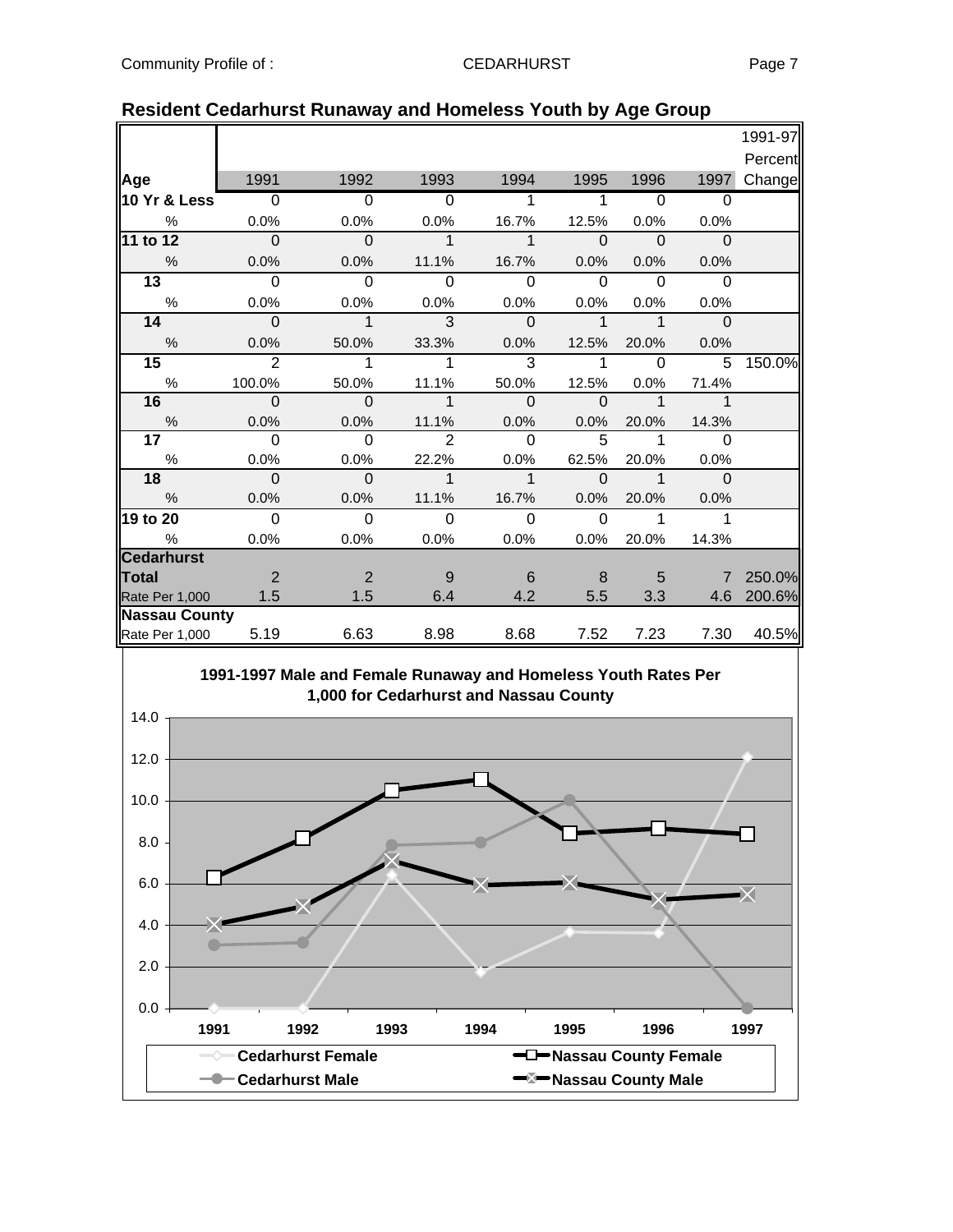#### Community Profile of : CEDARHURST Page 8

## **PUBLIC SCHOOL ENROLLMENT IN LAWRENCE UFSD**

|      | European | African  |          | Asian    | <b>Native</b>                                         |               |       |
|------|----------|----------|----------|----------|-------------------------------------------------------|---------------|-------|
| Year | American | American | Latino   | American | American                                              | Total         |       |
|      |          |          |          |          |                                                       |               |       |
| 1987 | 3,235    | 521      | 193      | 89       | 2                                                     | 4,040         |       |
| 1988 | 3,090    | 502      | 176      | 70       | 22                                                    | 3,860         |       |
| 1989 | 2,940    | 497      | 198      | 73       | 1                                                     | 3,709         |       |
| 1990 | 2,889    | 472      | 189      | 85       | 15                                                    | 3,650         |       |
| 1991 | 2,831    | 450      | 206      | 74       | 15                                                    | 3,576         |       |
| 1992 | 2,680    | 500      | 273      | 123      | 11                                                    | 3,587         |       |
| 1993 | 2,693    | 515      | 359      | 106      | 7                                                     | 3,680         |       |
| 1994 | 2,644    | 488      | 407      | 132      | 9                                                     | 3,680         |       |
| 1995 | 2,624    | 498      | 447      | 157      | 8                                                     | 3,734         |       |
| 1996 | 2,528    | 543      | 556      | 110      | 32                                                    | 3,769         |       |
| 1997 | 2,498    | 568      | 595      | 97       | 32                                                    | 3,790         |       |
| 1998 | 2,377    | 640      | 633      | 149      | 6                                                     | 3,805         |       |
| 1999 | 2,271    | 633      | 653      | 148      | 7                                                     | 3,712         |       |
|      |          |          |          |          | Net Change in School Enrollment Between 1987 and 1999 |               |       |
|      |          | European | African  |          | Asian                                                 | <b>Native</b> |       |
|      | 987-99   | American | American | Latino   | American                                              | American      | Total |

|                   | . |        |     | ------- | .   | .    | .      |
|-------------------|---|--------|-----|---------|-----|------|--------|
| Change in Number  |   | -964   |     | 460     | 59  |      | $-328$ |
| Change as Percent |   | $-30%$ | 21% | 238%    | 66% | 250% | -8%    |

| Net Change in School Enrollment Between 1993 and 1999 |          |          |        |          |               |              |  |  |  |
|-------------------------------------------------------|----------|----------|--------|----------|---------------|--------------|--|--|--|
|                                                       | European | African  |        | Asian    | <b>Native</b> |              |  |  |  |
| 1993-99                                               | American | American | Latino | American | American      | <b>Total</b> |  |  |  |
| Change in Number                                      | -422     | 118      | 294    | 42       |               | 32           |  |  |  |
| Change as Percent                                     | $-16%$   | 23%      | 82%    | 40%      | 0%            | 1%           |  |  |  |



\* The 1993-99 change for Native Americans has been excluded from this chart because there were fewer than 10 enrolled in 1993 and 1999. This policy is meant to avoid distorted percent comparisons among groups.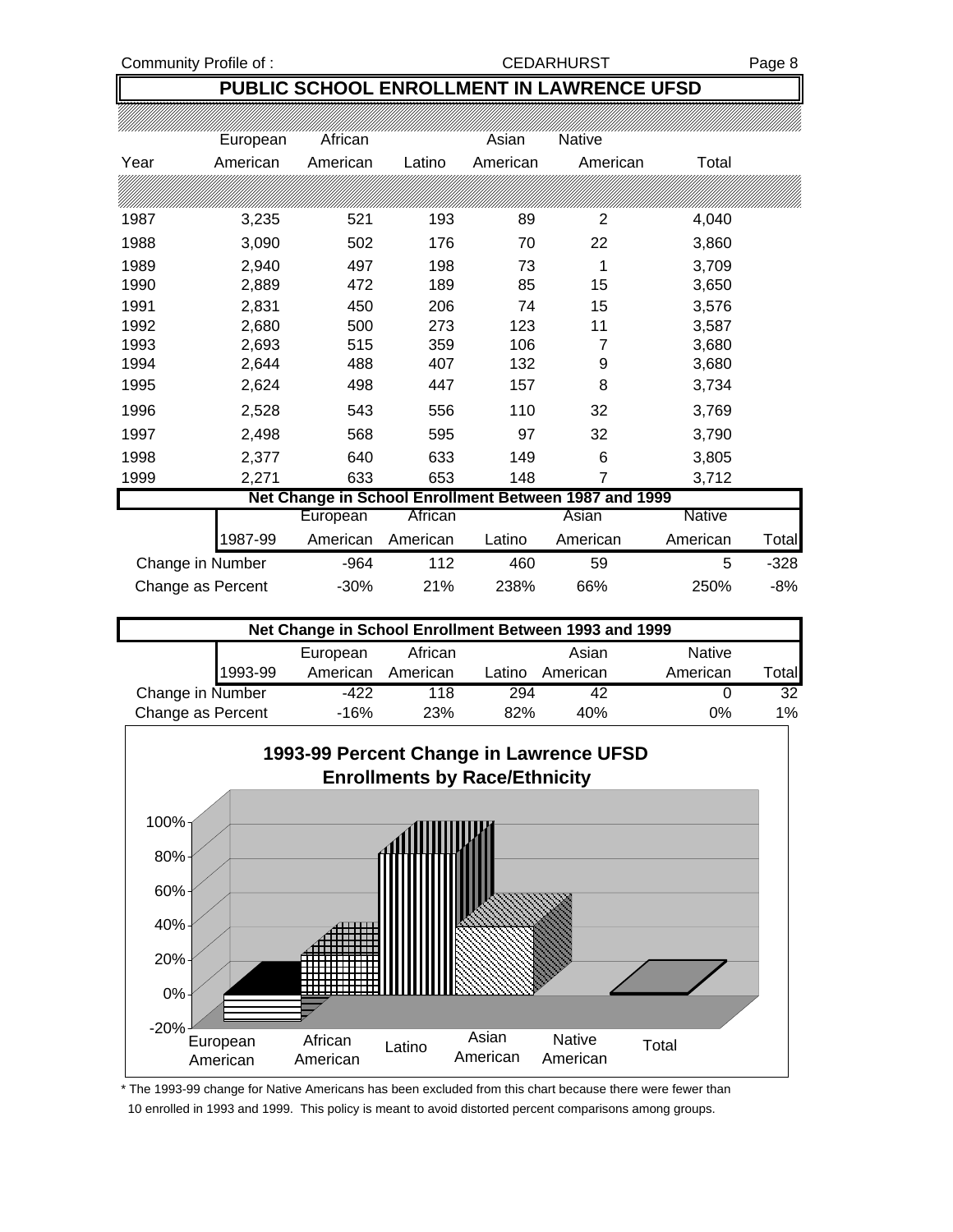## **REPORTED LIMITED ENGLISH PROFICIENT ENGLISH LANGUAGE LEARNERS (LEP/ELLs) IN LAWRENCE UFSD\***

|             |                                                                          |     |                         | Reported Number and Percent of LEP/ELL Students in Lawrence UFSD<br><b>Hempstead Town and Nassau County</b> |                         |               |                         |  |  |  |
|-------------|--------------------------------------------------------------------------|-----|-------------------------|-------------------------------------------------------------------------------------------------------------|-------------------------|---------------|-------------------------|--|--|--|
|             | <b>Lawrence UFSD</b><br><b>Town of Hempstead</b><br><b>Nassau County</b> |     |                         |                                                                                                             |                         |               |                         |  |  |  |
| Year        | <b>Number</b>                                                            |     | <b>Percent of</b>       | <b>Number</b>                                                                                               | Percent of              | <b>Number</b> | <b>Percent of</b>       |  |  |  |
|             |                                                                          |     | <b>Total Enrollment</b> |                                                                                                             | <b>Total Enrollment</b> |               | <b>Total Enrollment</b> |  |  |  |
| 1992        |                                                                          | 123 | 3.4%                    | 3,240                                                                                                       | 3.2%                    | 6,044         | 3.5%                    |  |  |  |
| 1993        |                                                                          | 151 | 4.1%                    | 3,875                                                                                                       | 3.7%                    | 6,963         | 4.0%                    |  |  |  |
| 1994        |                                                                          | 191 | 5.2%                    | 4,271                                                                                                       | 4.1%                    | 7,492         | 4.2%                    |  |  |  |
| 1995        |                                                                          | 157 | 4.2%                    | 4,674                                                                                                       | 4.3%                    | 7,823         | 4.3%                    |  |  |  |
| 1996        |                                                                          | 206 | 5.5%                    | 4,847                                                                                                       | $4.4\%$                 | 8.276         | 4.5%                    |  |  |  |
| 1997        |                                                                          | 214 | 5.6%                    | 5,532                                                                                                       | 4.9%                    | 9,219         | 4.9%                    |  |  |  |
| 1998        |                                                                          | 231 | 6.1%                    | 5,878                                                                                                       | 5.1%                    | 9,353         | 4.8%                    |  |  |  |
| 1999        |                                                                          | 244 | 6.6%                    | 6,134                                                                                                       | 5.2%                    | 10,077        | 5.1%                    |  |  |  |
| 1999 Total  |                                                                          |     |                         |                                                                                                             |                         |               |                         |  |  |  |
| Enrollment  | 3,712                                                                    |     |                         | 117,036                                                                                                     |                         | 195,804       |                         |  |  |  |
| 1992 - 1999 | 98.4%                                                                    |     |                         | 89.3%                                                                                                       |                         | 66.7%         |                         |  |  |  |
| % Change    |                                                                          |     |                         |                                                                                                             |                         |               |                         |  |  |  |

\* In the 1998-1999 school year, there were 77 different languages spoken by students enrolled

in Nassau County public schools.



\*\* The annual number of reported LEP/ELLs enrollment is based upon the number of Limited English Proficient English Language Learners in the local district as reported on the State Education Department/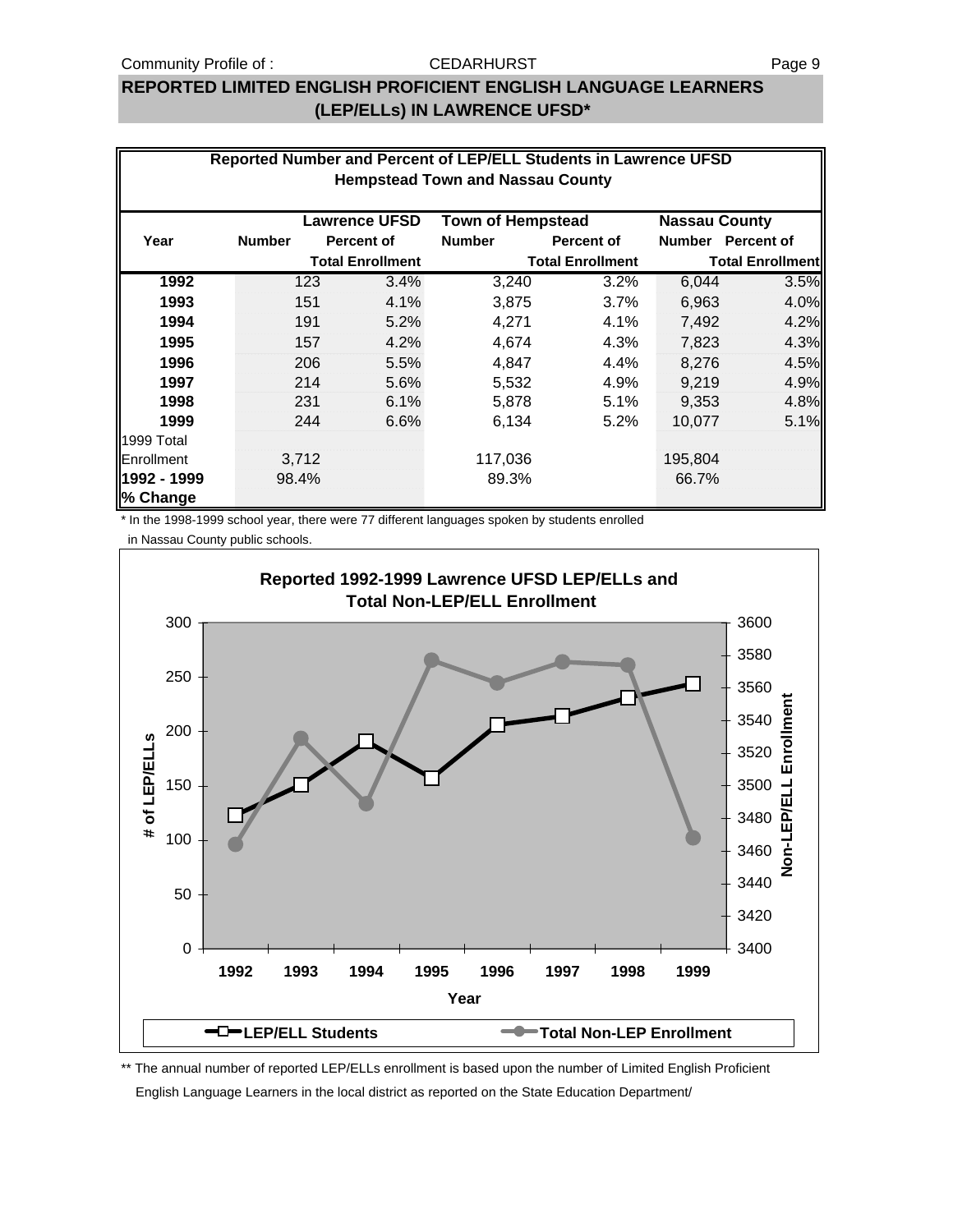Community Profile of : CEDARHURST COMMUNIC Page 10

 **Dropout Percents in Lawrence UFSD, Town of Hempstead, & Nassau County**

|      | <b>DROPOUT NUMBERS &amp; PERCENTS OF HIGH SCHOOL ENROLLMENT*</b> |            |          |          |          |          |  |  |  |  |  |
|------|------------------------------------------------------------------|------------|----------|----------|----------|----------|--|--|--|--|--|
| Year | District-#                                                       | District-% | Town-#** | Town-%** | County-# | County-% |  |  |  |  |  |
|      |                                                                  |            |          |          |          |          |  |  |  |  |  |
| 1987 | 3                                                                | 0.2        | 898      | 2.4      | 1284     | 2.0      |  |  |  |  |  |
| 1988 | 3                                                                | 0.2        | 759      | 2.2      | 1177     | 2.0      |  |  |  |  |  |
| 1989 | 5                                                                | 0.4        | 654      | 2.0      | 932      | 1.7      |  |  |  |  |  |
| 1990 | 5                                                                | 0.4        | 546      | 1.8      | 759      | 1.4      |  |  |  |  |  |
| 1991 | 5                                                                | 0.4        | 432      | 1.4      | 613      | 1.2      |  |  |  |  |  |
| 1992 | 3                                                                | 0.3        | 483      | 1.6      | 654      | 1.2      |  |  |  |  |  |
| 1993 | 3                                                                | 0.3        | 484      | 1.6      | 630      | 1.2      |  |  |  |  |  |
| 1994 | 4                                                                | 0.3        | 533      | 1.7      | 724      | 1.4      |  |  |  |  |  |
| 1995 | 5                                                                | 0.4        | 395      | 1.3      | 531      | 1.0      |  |  |  |  |  |
| 1996 | 6                                                                | 0.5        | 337      | 1.1      | 477      | 0.9      |  |  |  |  |  |
| 1997 | 4                                                                | 0.3        | 358      | 1.1      | 479      | 0.9      |  |  |  |  |  |
| 1998 | 14                                                               | 1.2        | 330      | 1.0      | 489      | 0.9      |  |  |  |  |  |

\*Dropout Rate = Dropouts divided by 9-12 grade enrollment including ungraded secondary enrollment. A dropout is defined as any pupil who left school prior to graduation & did not enter another school or program leading to a GED.



\*\*Town data based on a weighted average of communities which are fully or partially located within town boundaries.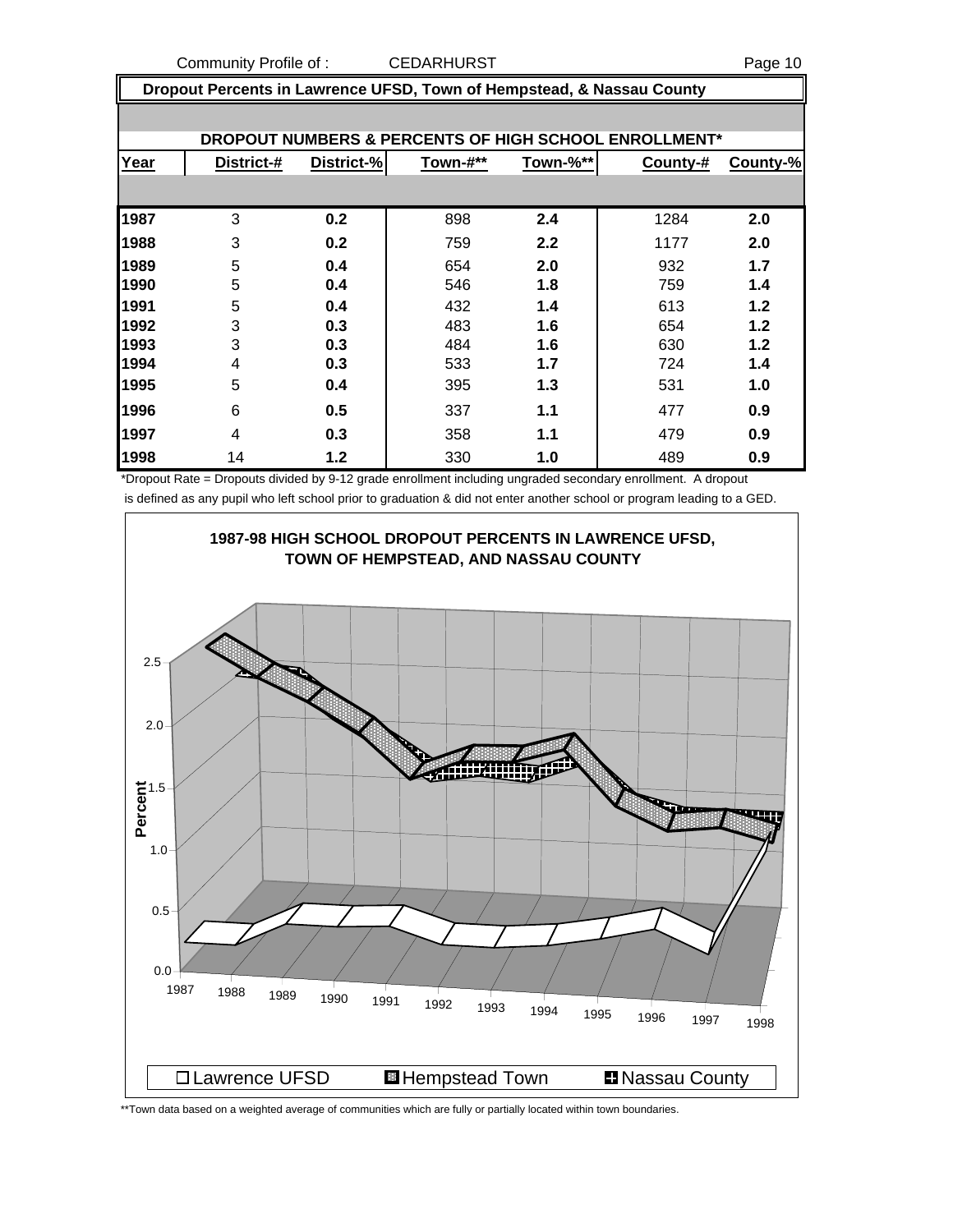| 1982-97 Total Births and Fertility Rates For Cedarhurst<br>Nassau County and New York State* |          |                   |               |                      |               |                       |  |  |  |  |  |
|----------------------------------------------------------------------------------------------|----------|-------------------|---------------|----------------------|---------------|-----------------------|--|--|--|--|--|
|                                                                                              |          | <b>Cedarhurst</b> |               | <b>Nassau County</b> |               | <b>New York State</b> |  |  |  |  |  |
|                                                                                              |          | Fertility         |               | Fertility            |               | Fertility             |  |  |  |  |  |
| Year                                                                                         | Births** | Rate              | <b>Births</b> | Rate                 | <b>Births</b> | Rate                  |  |  |  |  |  |
| 1982                                                                                         | 84       | 53.5              | 14,342        | 49.0                 | 246,889       | 59.6                  |  |  |  |  |  |
| 1983                                                                                         | 85       | 55.2              | 14,541        | 49.8                 | 248,222       | 59.6                  |  |  |  |  |  |
| 1984                                                                                         | 86       | 56.9              | 14,758        | 50.6                 | 250,436       | 59.9                  |  |  |  |  |  |
| 1985                                                                                         | 86       | 58.0              | 15,247        | 52.3                 | 258,826       | 61.6                  |  |  |  |  |  |
| 1986                                                                                         | 89       | 61.5              | 15,567        | 53.5                 | 263,045       | 62.3                  |  |  |  |  |  |
| 1987                                                                                         | 92       | 64.5              | 16,504        | 56.8                 | 271,355       | 64.0                  |  |  |  |  |  |



1988 92 65.9 17,072 58.8 279,976 65.8 1989 90 65.4 17,700 61.1 290,528 67.9 1990 90 66.7 18,180 62.8 297,468 69.3 1991 87 65.7 17,864 62.2 292,523 68.1 1992 86 64.6 18,065 63.3 287,531 67.2 1993 90 68.0 17,931 63.2 282,377 66.3 1994 91 69.7 17,903 64.6 277,945 65.6 1995 95 73.4 18,084 66.0 271,042 64.3 1996 95 75.0 17,722 63.8 263,611 63.0



\* Fertility rate based on live births per 1,000 female population 15-44. Data for 1990-97 reflect zip code boundaries. Data for prior years reflect the local community as comprised by census tracts.

\*\* The number of births to mothers in the Cedarhurst area is a three year "running" average for all years.

Source: Nassau County & New York State Departments of Health.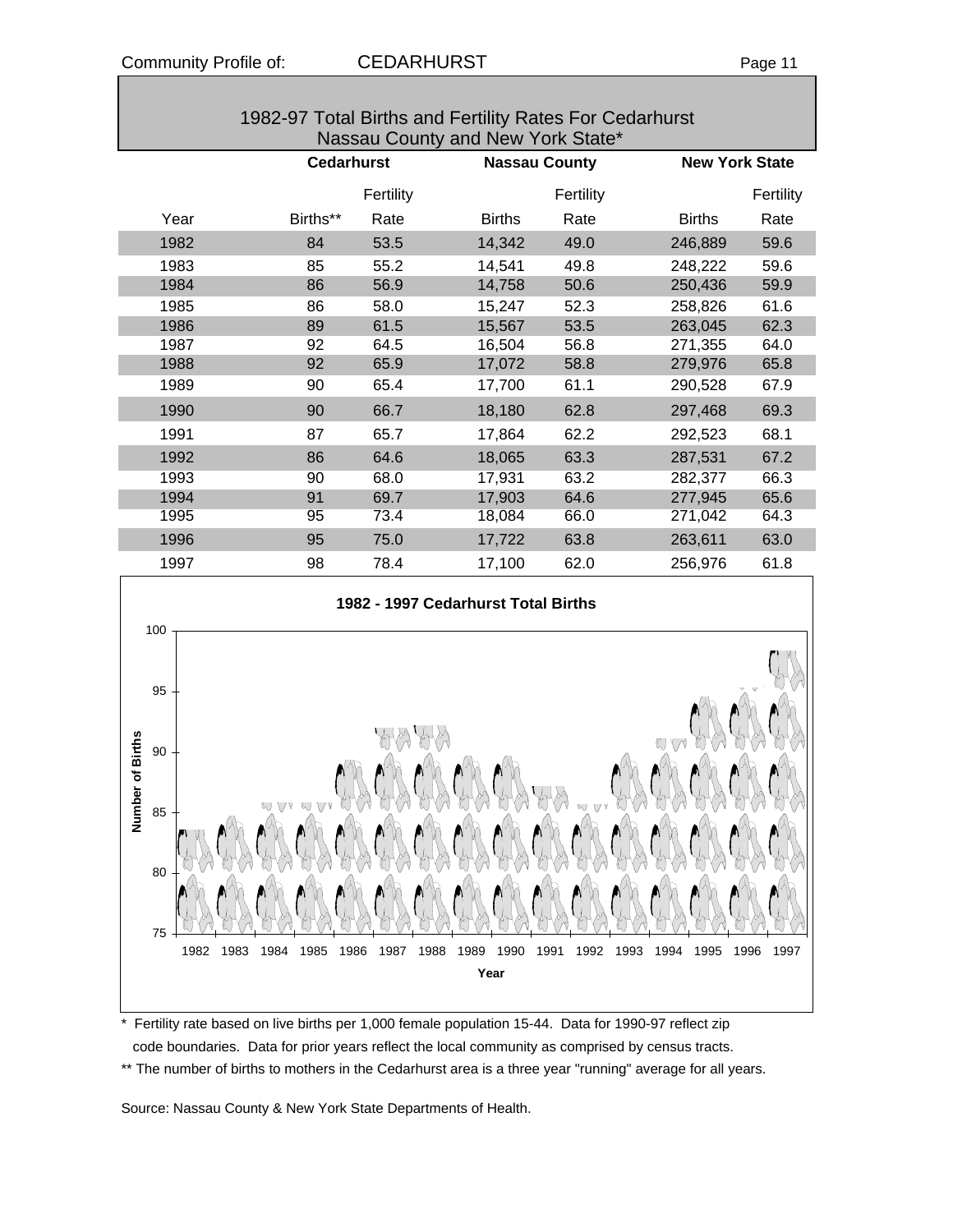| 1984-97 Births To Teen Mothers and Fertility Rates  |  |
|-----------------------------------------------------|--|
| For Cedarhurst*, Nassau County and New York State** |  |

|      | <b>Cedarhurst</b> |           |               | <b>Nassau County</b> |               | <b>New York State</b> |  |
|------|-------------------|-----------|---------------|----------------------|---------------|-----------------------|--|
|      | Teen              | Fertility | Teen          | Fertility            | Teen          | Fertility             |  |
| Year | Births***         | Rate      | <b>Births</b> | Rate                 | <b>Births</b> | Rate                  |  |
| 1984 | 1                 | 4.6       | 668           | 12.2                 | 25,658        | 35.7                  |  |
| 1985 | 4                 | 4.7       | 711           | 13.4                 | 25,470        | 36.4                  |  |
| 1986 | 1                 | 4.8       | 685           | 13.4                 | 25,134        | 37.0                  |  |
| 1987 | $\overline{2}$    | 6.9       | 677           | 13.8                 | 25,080        | 38.0                  |  |
| 1988 | 1                 | 6.1       | 663           | 14.1                 | 25,861        | 40.3                  |  |
| 1989 | 1                 | 4.2       | 679           | 15.0                 | 26,593        | 42.7                  |  |
| 1990 | 1                 | 4.3       | 674           | 15.6                 | 26,553        | 44.0                  |  |
| 1991 | 0                 | 1.0       | 672           | 16.0                 | 26,216        | 44.1                  |  |
| 1992 | 0                 | 0.0       | 629           | 15.1                 | 25,330        | 43.4                  |  |
| 1993 |                   | 3.0       | 700           | 18.4                 | 25,515        | 44.3                  |  |
| 1994 | 1                 | 5.8       | 682           | 18.2                 | 25,852        | 45.3                  |  |
| 1995 | 2                 | 9.1       | 668           | 18.0                 | 24,805        | 43.6                  |  |
| 1996 | $\overline{2}$    | 8.9       | 637           | 15.8                 | 23,864        | 41.8                  |  |
| 1997 | 2                 | 10.6      | 561           | 13.9                 | 22,185        | 38.5                  |  |

\*\*\* In some of the years above, a teen fertility rate is greater than 0 when teen births are 0. This is possible because teen births are presented as a 3 year average and the actual teen birth number is between 0 and .5



\* The number of birth to teen mothers in the Cedarhurst area is a three year "running" average for all years.

\*\* Fertility rate based on live births per 1,000 female population 15-19. Data for 1990-97 reflect zip code boundaries. Data for prior years reflect the local community as comprised by census tracts. Source: Nassau County & New York State Departments of Health.